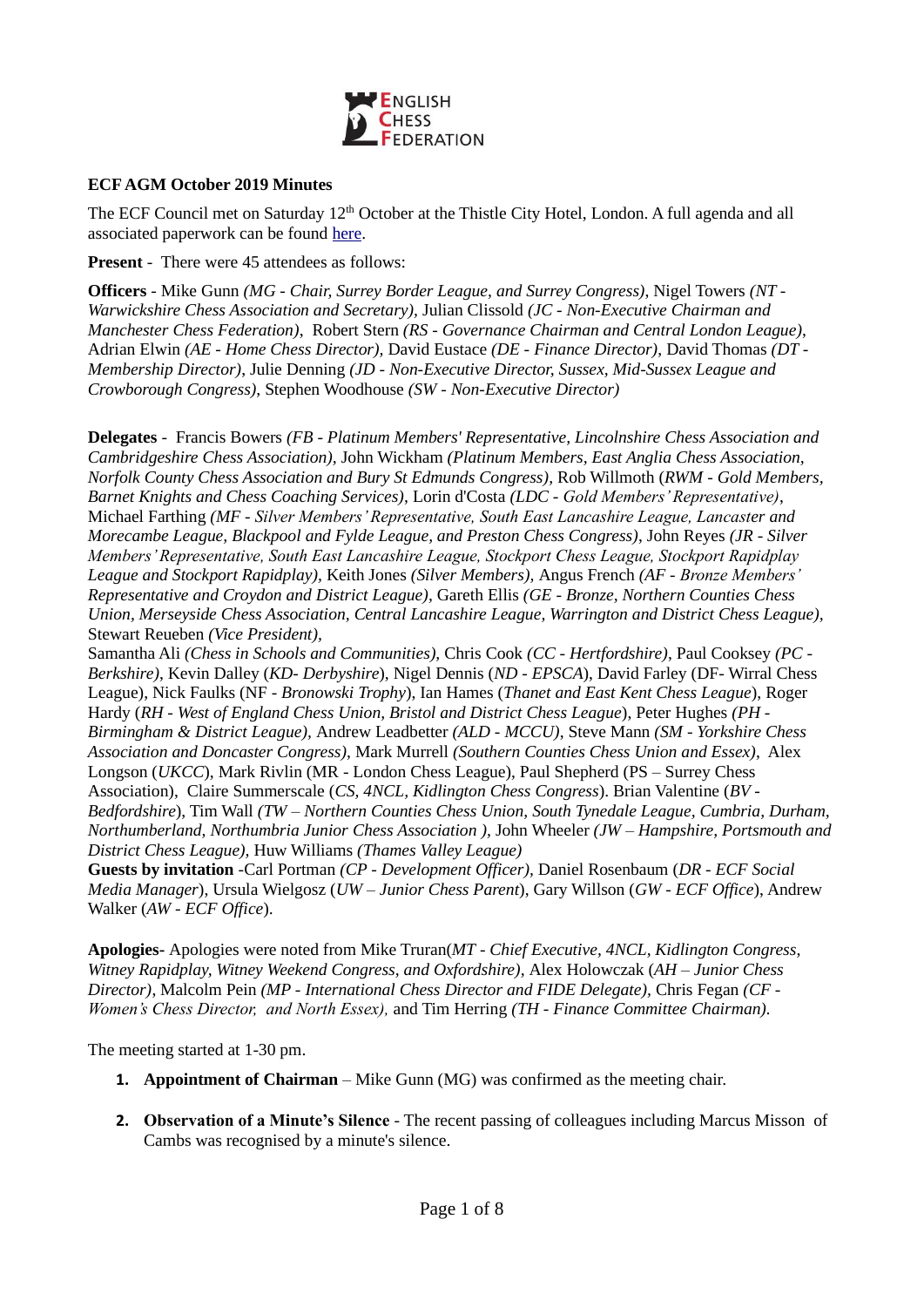

# **3. Notices**

- Location of printed lists of apologies for absence As above;
- Members voting by individual proxy and members voting by proxy to the Chairman. Noted and available;
- Announcement of others in attendance with the permission of the Chairman Guests attending by invitation were noted as above.
- Appointment of Tellers Ursula Wielgosz (UW) and Andrew Leadbetter (AL) were appointed as tellers; Michael Farthing (MF) acted as Voting Registration Officer;
- Voting Register The voting register was noted and available to the Voting Registration Officer and tellers.
- **4. Approval/ Correction of the Minutes of the April 2019 Finance Council Meeting –** The Finance Council minutes can be found [here](https://www.englishchess.org.uk/about/minutes/) and were approved nem con subject to two amendments as follows:
- PS (Surrey) asked that the minutes be amended to indicate that 'a question was asked' about LMS budgeting rather than the question being attributed to him as he was not present for that part of the meeting.
- PS asked that a subsequent exchange with MP in relation to Malcolm's criticism of the Surrey online consultation be put on record. As background to the survey questions, PS explained that he felt that the doubling in member contributions to International had implied that there was effectively no limit being placed on International Spend. PS indicated that MP had said this was not the case and he was willing to comply with an International Spending limit.

# **5. Matters Arising from these Minutes and not otherwise on the agenda**

In relation to the straw poll on membership fees for Counties and Associations, AL asked about the difference between a straw poll and a normal vote of Council.

MG indicated that a straw poll was a poll taken to take the sense of what the meeting felt so that the Board could take notice of this. A normal vote of Council was a formal vote taken on a resolution.

AL asked that Unions and Counties with no game submissions should be notified of the rule that membership fees will be charged where there are no offsetting game fee submissions, and further requested that the charges should not be applied until the end of next season.

MG noted AL's concerns, but pointed out that the arrangements for organisation membership fees had always been in the Articles and were unchanged. He said that if AL wished these not to be chargeable until next season he should submit a motion to this effect.

## **6. To Receive and Approve the following reports:**

## (a) **The Board of Directors' report and Strategy Statement (MT)**

**Board Report -** JC presented the Board of Directors report and Strategy Statement, highlighting three main areas.

- Demographic concerns and the appointment of the Development Officer
- The importance of Women's chess and activities to promote chess to female players
- Ongoing Improvements in the ECF's financial systems

**Questions -** JC invited questions on the report and strategy with inputs from the meeting as follows: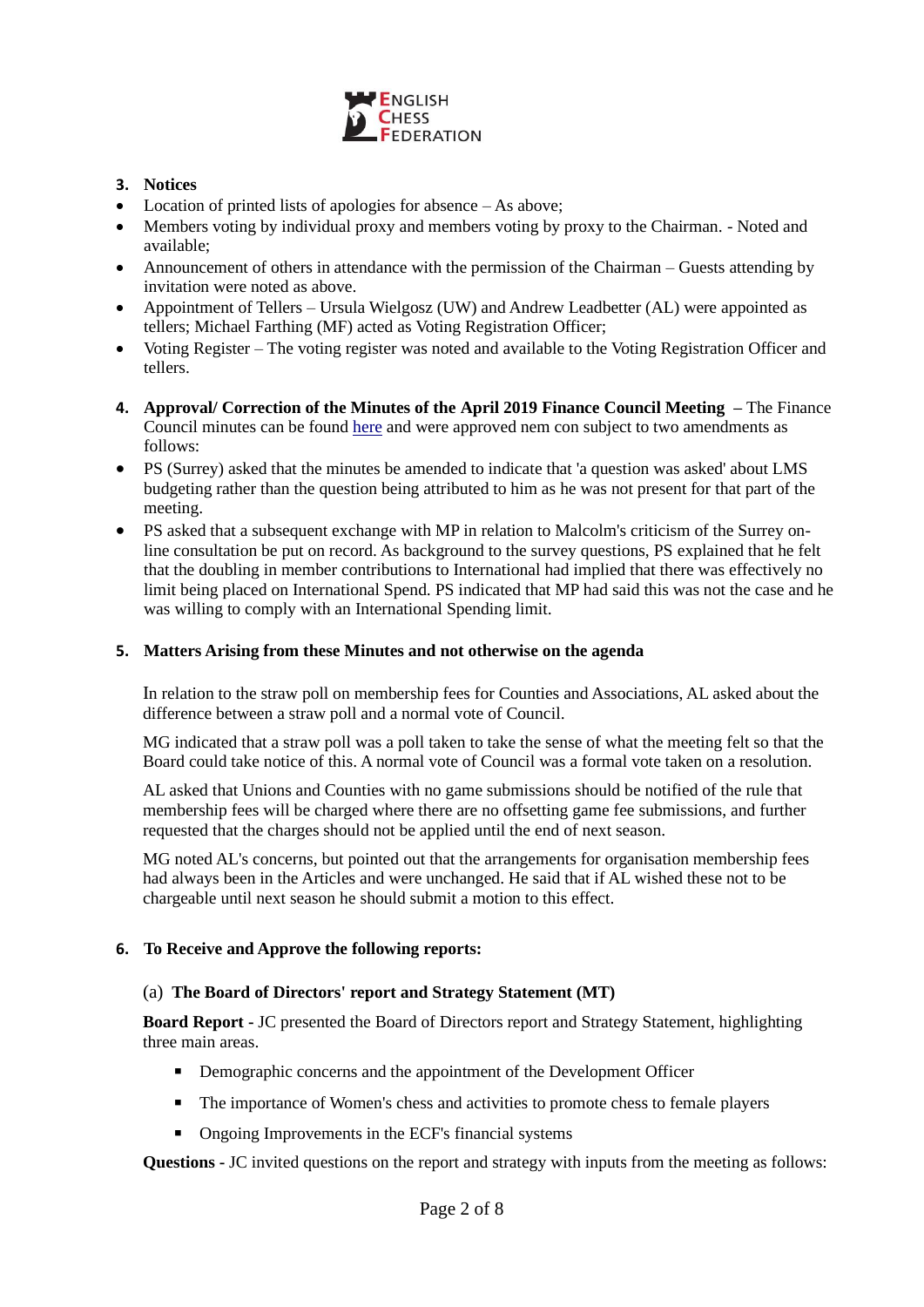

*Implementation* - UW noted the strategy and asked why there was no implementation plan. She also asked whether a breakdown was available for membership data and why this was not made public on the web site including figures for junior retention levels.

DT said that he had presented detailed membership figures to the board including age profiles and retention level and an action was agreed to publish a summary of this information on the web site so that this data was visible to all.

*Internet Chess* **-** TW asked what progress was being made with the provision of an ECF internet chess service which he felt was overdue.

JC explained that NT is leading this area and asked him to provide a summary of progress. NT explained that an ECF internet service was being established based on online ECF clubs/ teams with a number of the leading providers, open to ECF members and supporters. The service was currently in beta test with a test group of players participating in scheduled tournaments on a weekly basis. The plan will be to stage international events as well as the weekly tournaments in due course. Once in production the results from ECF club games will be used to provide rapid and blitz internet ratings for club members which would be published on a monthly basis on the ECF site. NT noted that a number of Council members were already in the beta test group and invited further participation from interested council members.

TW asked when the service would go live and NT replied that he was currently planning for a launch in November although a specific date had not yet been decided.

*Supporters* **–** It was noted that there were only 12 supporters to date but notwithstanding the limited numbers a question was raised about Supporter representation at Council.

RS replied saying that this had already been considered by the board and a decision taken to defer consideration of how supporters should be represented until numbers had increased relative to total membership numbers.

*Achievements and Challenges* – AF noted the various achievements listed in the report but questioned what had not been achieved and where the main challenges had been.

He questioned the time taken to appoint a development officer and said that he thought there was a shortfall of 280 members compared with planned figures.

He also noted that there had been 4 years of loss making in the accounts and questioned whether this created a problem with the ECF's reserves.

In response JC indicated that there is a Business Plan which is based on the strategy and which had informed the summary of achievements in the report.

He also indicated that the Development Officer would be goaled on KPI's consistent with the board's goals and that CP would be developing his detailed plans on that basis.

DT comment on AF's assessment of membership numbers. He recognised that the ECF is down on forecast membership levels but indicated that the revenue loss was offset by a corresponding increase in game fee receipts which were significantly over budget.

DE replied to AF's point about 4 years of loss making. He recognised that this was correct but pointed out that the last 4 years were preceded by 4 good years and the ECF had made the choice to spend some of the surplus which it had accumulated.

*Development Officer Plans* **-** JC asked CP to address the meeting to cover his plans as the newly appointed Development Officer. CP said that he reported to the ECF's CEO MT, and has been asked by MT to focus on three areas for development: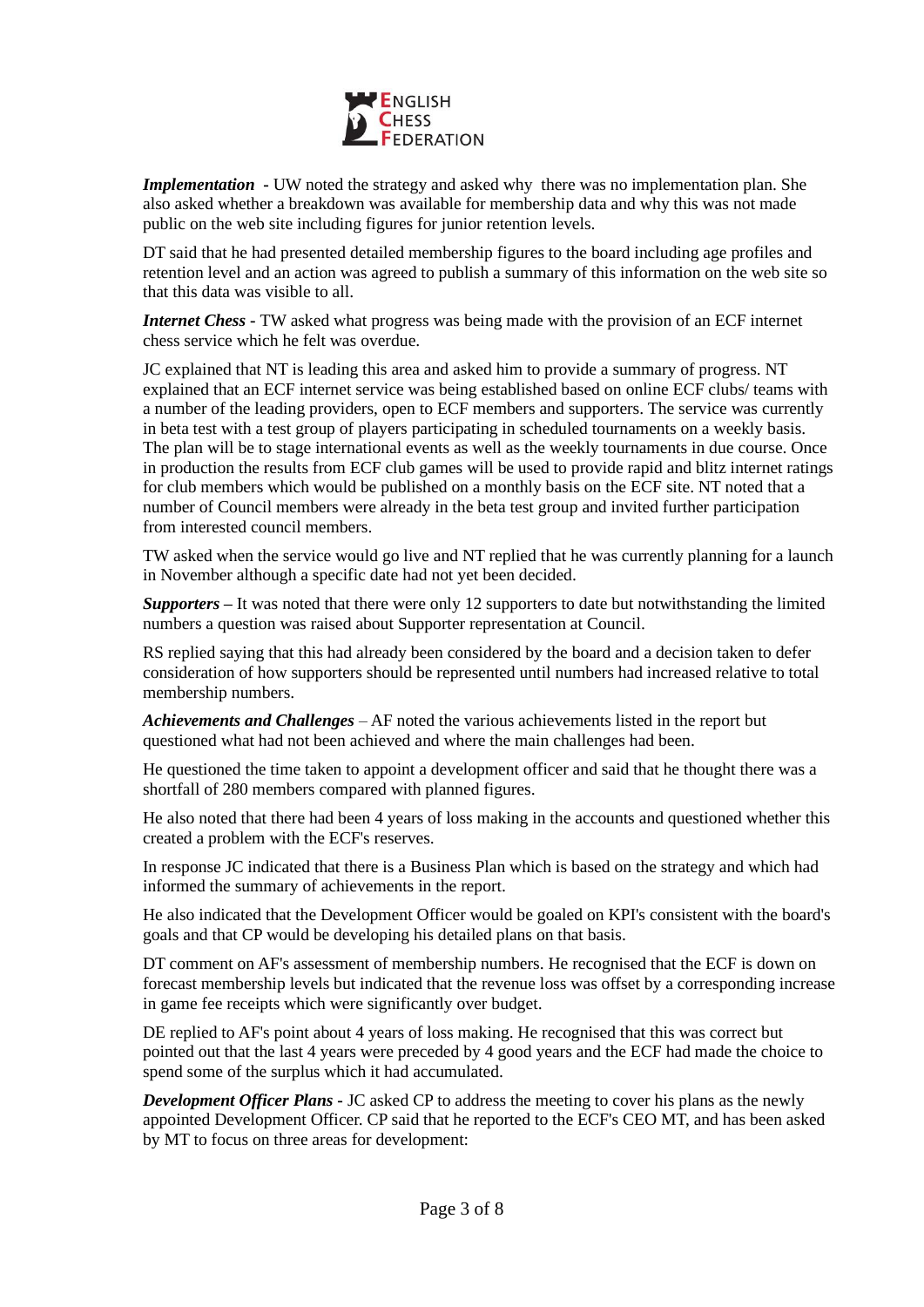

- Womens Chess
- Junior Chess
- Social Chess

CP said that he was looking to achieve a substantial increase in membership and participation in all of these areas.

He outlined his experience with chess playing in social venues in other European countries. He would be looking to promote something similar in England and would try to get chess playing opportunities out into 'social' environments – eg libraries, bars, restaurants, parks and town centres.

*Membership Fees* **-** PC (Berkshire) indicated that he was happy with the Board of Directors report but was less comfortable with the strategy. He noted that MT described the ECF as underfunded which raised a concern that membership fees might rise further.

DE responded that there was a further increase in fees expected next year, but not the year after that.

*Membership Development* **-** TW indicated that he was pleased that a Development Officer had been appointed but felt there was a massive demographic time bomb with many English clubs likely to disappear and there was therefore an urgent need for action. He asked why it had taken the ECF 6 months to find the money from the Chess Trust to support the Development Officer Appointment.

JC responded that it was important to make considered and proper arrangements for funding and DE added that the Chess Trust had responded to the request for funding as soon as it had received the letter from the board.

MG asked TW what he felt the federation should be doing about the demographics issues and TW responded that he felt the ECF should work more closely with CSC on promoting chess in libraries as an example and should be participating more actively in this area.

*Monthly grading* **-** AL asked how much the provision of monthly grading would cost.

DT explained that the ECF was working collaboratively with the Welsh Chess Union who were having problems with their grading system and that some areas of cost would therefore be shared. He expected that long term running costs would be minimal and that the costs of a transition would need to be met in any event as the current system was unsupported with the source code no longer available. He also indicated that the transition costs were expected to be supported from Chess Trust funds.

PS highlighted the amount of grading work required to process data for monthly lists.

DT indicated that the ECF would not insist on monthly submissions and would accept twice yearly results for the foreseeable future while local leagues were adapting to the change.

JD asked if clubs and leagues would consider adopting the ECF's LMS system to help with the monthly grading process. PS explained that this was under consideration but that some leagues had contracts and arrangements in place for their own LMS systems which would need to be taken into account.

*County Championships* – PS indicated that he felt the ECF County Championships finals day was extremely well run.

*Women's Chess -* PS raised a question on the 15% target for female membership and how this related to current membership levels. DT replied that this was essentially a doubling of current levels which were about 7.5% of the membership.

*Membership Consultation* – AF quoted a reference in the report to the ECF's biggest asset being its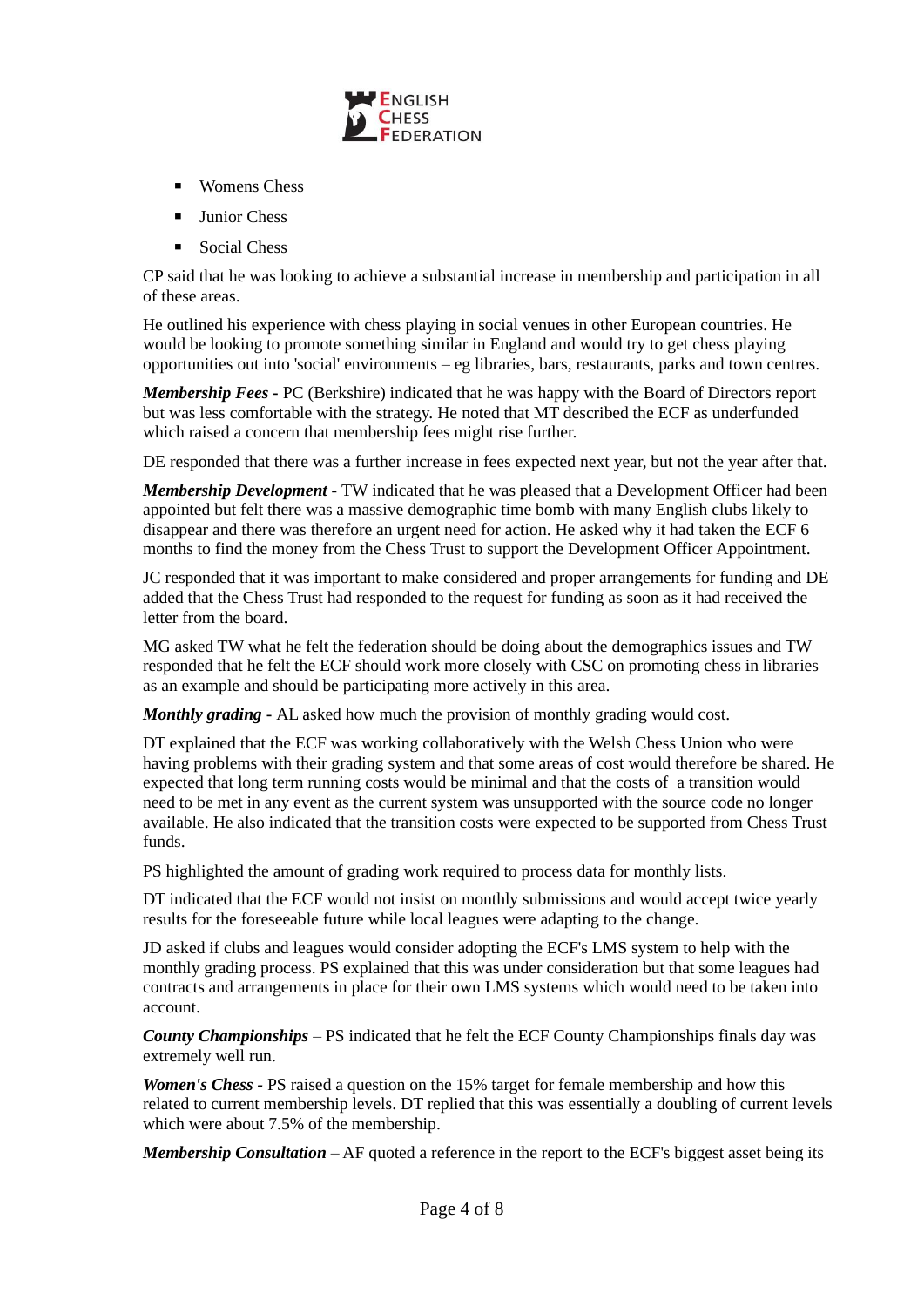

membership and asked whether the board would take steps to survey the membership to ask what they wanted to see in the ECF's strategy.

JC replied that the strategy document was the CEO MT's responsibility on behalf of the board and that he would relay AF's request to MT for discussion at the next board meeting.

#### **Vote**

MG asked for a vote on the Board's Report and Strategy Document which was passed by show of hands with only 1 person against (AF).

### **(b) The Chairman of the Governance Committee's report (RS)**

RS summarised his report as chair of governance, which was accepted nem con.

### **(c) The Chairman of the Finance Committee's report (TH)**

TH was not in attendance due to illness and MG asked for comments on his report.

FB pointed out that his consultation with Platinum members has shown that some members were not happy with the fee increases and would resist any attempt to increase fees above the £80 level.

AL asked that the ECF consider whether some portion of the Platinum membership fee could be considered as a gift with corresponding tax relief.

SW pointed out that a gift of this type would need to be made to the Chess Trust as a charitable organisation rather than to the ECF in order to attract a rebate on income tax.

TH's report was approved unanimously.

MG proposed and the meeting approved a vote of thanks to TH for his service as Chair of the Finance Committee and recognising that he was standing down from this role.

**7. Strategy/ Business Plan and Report to Council** – This was covered under item 6.

## **8. Elections and appointments**

#### **(a) Non Executive Chairman of the Board – JC standing**

Julian Clissold said that he did not have an election address but indicated his willingness to stand for a further term as Board Chair.

#### **(b) Director of International Chess – MP standing**

MP was not in attendance at the meeting.

MG pointed out that MP had provided an election address for consideration at the meeting in his absence but that the address had been provided later than the deadline for submission. He therefore asked if delegates wished to consider the address (which was available in printed form) before voting on Malcolm's position.

The motion to allow the election address to be taken into consideration was agreed by a large majority with 3 voting against, and MP's election address was therefore provided for consideration.

#### **(c) Non Executive Director - SW standing for re-election**

SW provided a short address summarising his role and his willingness to stand.

AF asked what SW had achieved during this time in the role. SW responded that his contribution had been mainly in the following areas:

■ Taking a sceptical viewpoint and helping to address some of the more contentious board level issues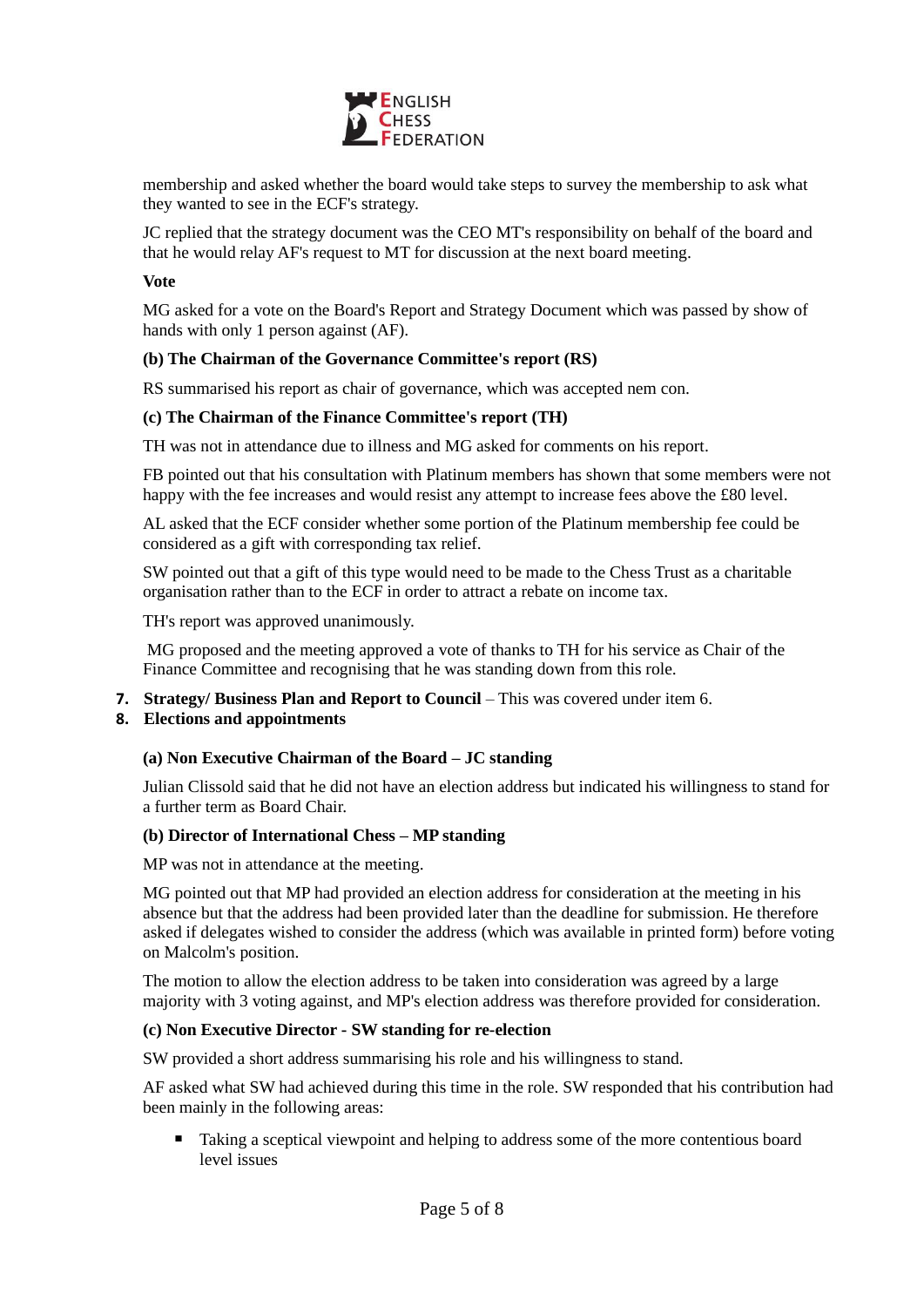

- Leading on areas of recruitment and related discussions
- Ouestioning and challenging board level decisions where appropriate

# **(d) Chairman of Council – No nominations**

MG indicated that he was standing down as chair of council with no nominations received to date for a replacement and that this was being considered as a later agenda item.

## **(e) FIDE Delegate - MP standing for re-election**

MP's address had been provided as above.

## **(f) Chairman of Finance Committee - NF standing for election**

NF gave a short address indicating that he had decided to stand for election as Chair of the Finance Committee when it was known that TH was standing down. He was not an accountant by trade but has spent a lot of time during his career looking at business plans and accounts. He felt that he also has a good relationship with board members and the Finance Director in particular.

### **(g) Member of Governance Committee - MG standing for re-election**

MG confirmed that he was happy to continue to serve on the Governance Committee, but had no election address.

### **(h) Auditor**

MG proposed the reappointment of Goatcher Chandler Audit Ltd as ECF Auditors.

#### **Vote**

A vote was taken on the various appointments with all nominees elected with voting as follows.

| <b>Position</b>                    | <b>Nominee</b> | <b>For</b> | <b>Against</b> |
|------------------------------------|----------------|------------|----------------|
| <b>Board Chairman</b>              | JC             | 261        | $\theta$       |
| <b>International Director</b>      | <b>MP</b>      | 255        | 9              |
| Non-Executive Director             | <b>SW</b>      | 258        | 6              |
| <b>FIDE</b> Delegate               | <b>MP</b>      | 255        | 9              |
| <b>Chair of Finance Committee</b>  | NF             | 256        | 9              |
| <b>Governance Committee Member</b> | MG             | 265        | $\theta$       |
| <b>Auditor (Goacher Chandler)</b>  |                | 265        | 0              |

## **9. Constitutional Matters**

RS presented a paper on constitutional matters including changes to the Articles of Association, Game Feed Byelaws and Direct Member Byelaws.

The following resolutions were put to the meeting with votes as indicated:

- a) a special resolution to update the Articles of Association (requiring a 75% majority) passed unanimously.
- b) an ordinary resolution to amend the Game Fee Bye Laws to supplement the amendments to the Articles of Association in above – passed nem con subject to two amendments as follows: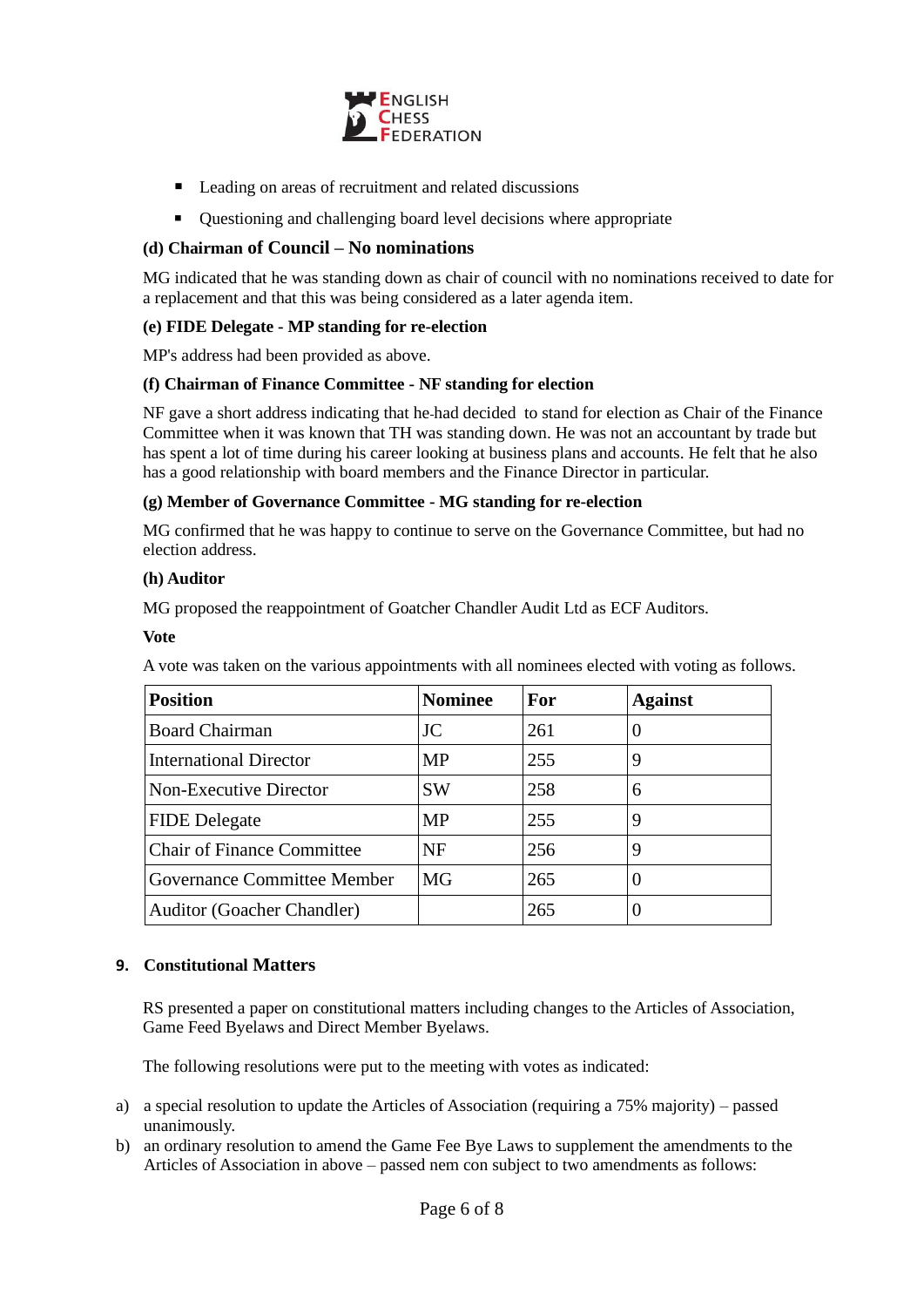

- Rapid games should be defined as longer than 10 minutes (as per FIDE rules)
- 'Designated Officer' should have parentheses.
- c) an ordinary resolution to amend the Procedural Bye Laws in relation to holders of posts standing for re-election – Passed nem con.
- d) an ordinary resolution to update the Direct Members Bye Laws Passed with one against.
- e) In addition, Council was invited to note that the Coaches Regulations (Regulation No.3) are no longer in force – This was noted by delegates.

In relation to the Coaches Regulations, RW said that he had made a presentation to the September board in relation to junior chess issues including a recommendation to reinstate some form of accredited coaches scheme. JC stated that AH had been asked to work with RW on this proposal.

# **10. County Championships**

MG asked Council to consider the following resolution from MM (SCCU) which was seconded by AL.

"That fines levied and received by the ECF in the ECF stage of the Counties Championships for defaulted boards and defaulted matches (which currently fall under Counties Championships Rule D4.2) shall be passed on by the ECF to the county defaulted against (the 'innocent' county)."

(Note: the text of Rule D4.2 of the 2018/2019 Counties Championships Rules read:

"D4.2. Should any County, having been nominated by its Union for the Final Stage of any of the Championships and having accepted such nomination in accordance with Section B, default any match, or any game in a match, it shall be required to reimburse such of its opponents reasonable expenses incurred as the Controller shall determine; and unless the Controller decides otherwise shall also pay a fine of 20 per game defaulted or 100 per match defaulted, whichever is less; such fines being payable to the English Chess Federation.")

John Reyes (Manchester) asked how much had been collected in default fines for the last season.

Delegates were informed that a total of £1,000 had been collected in fines for the season.

AL stated that he felt the £20 per board/ $\pounds$ 100 match fine was iniquitous and had the effect of deterring County teams from entering the competition.

A number of delegates including FB (Cambs) and ND (EPSCA) agreed that the fine was disproportionate and was unfairly penalising counties where captains were unable to field teams for good reasons and had informed their opponents in advance.

MG pointed out that the motion was not considering the imposition of fines and asked Council to focus on where these fines should be paid if they were in force.

MF spoke in support of the motion on the basis that the fines should be paid as recompense to the injured party who had lost the opportunity of playing a fixture. TW suggested that the word fine should be changed to compensation.

This amendment was passed nem con.

A vote was then taken on the amended motion which was passed with 3 delegates voting against.

## **11. ECF Awards**

MG asked Council to note the awards for 2019 as set out in the Awards paper from Paul Bielby.

JD stated that Paul Bielby had decided to stand down from his position as chair of the Awards Committee and asked for a volunteer to take on this role has no one had come forward so far.